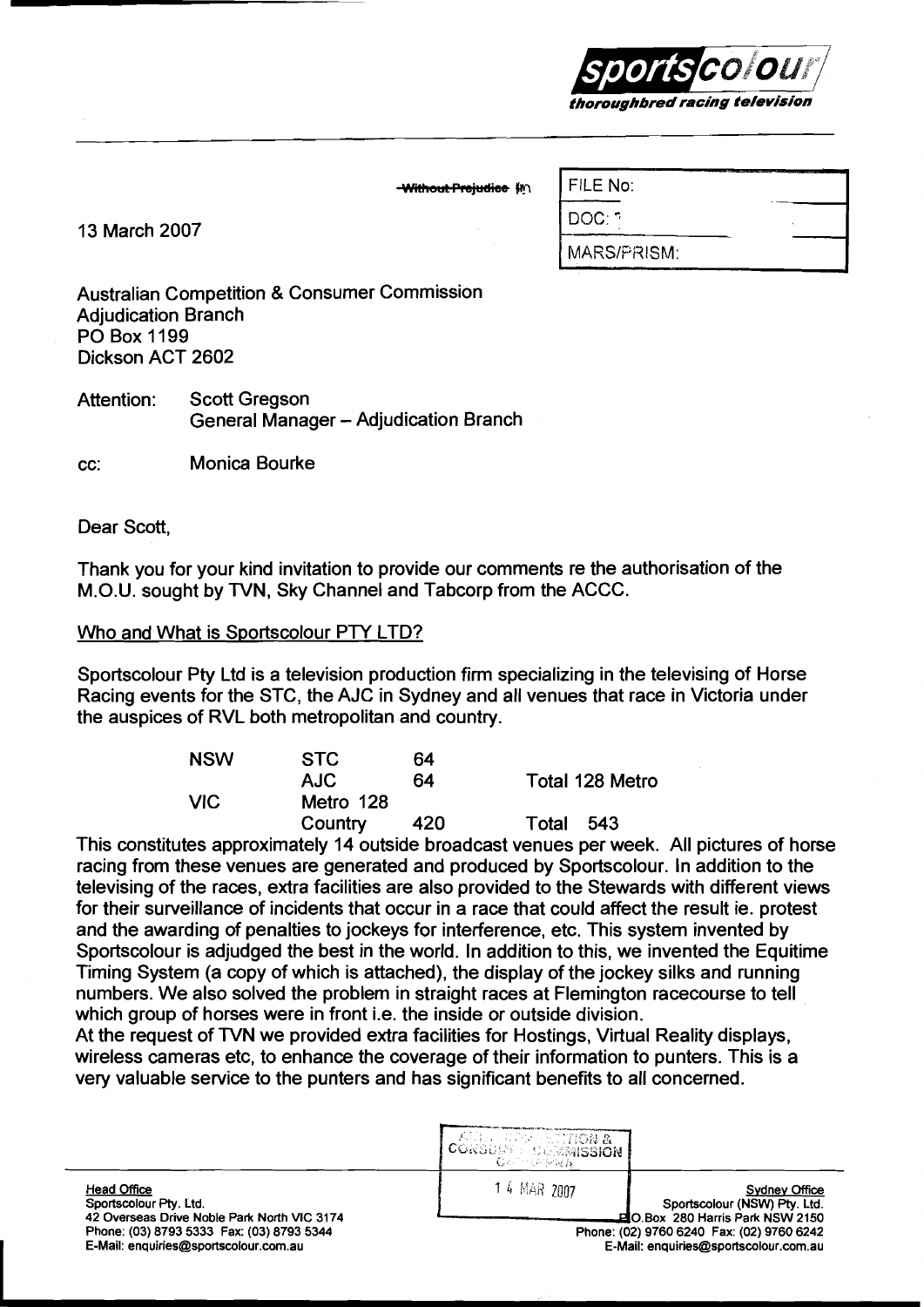#### **Without Prejudice IM**

Sportscolour attends various Television conferences, such as NAB, etc, to observe the latest technologies and equipment so that we can implement these new factors to create any improvement in the televising of thoroughbred racing industry events.

The pictures generated and outputs from our outside television broadcasts vans are distributed to the following market segments.

- $\div$  On-course to the racing clubs closed circuit television system.
- \*:\* **Sky** Channel for distribution to their various market segments which include: Australian pubs and clubs

International markets Foxtel pay Tv Austar satellite service TAB outlets

\* Thorough Vision for distribution to their various markets which include:

Australian pubs and clubs TAB outlets Foxtel pay TV Austar satellite service Telstra mobile telephones The internet via Bigpond

- \*:\* When required, the Seven and Nine Networks.
- \* News bureaus of all television networks
- \*:\* Betfair outlets.

Our charter requires that we satisfy all of the above sectors on a regular basis.

#### 'The Customer (Punters)

#### Punters can be classified into 3 groups

- **1.** Punters who bet on all three codes
- 2. Punters who will bet on 1 or more of the 3 codes
- 3. Punters who will bet on 1 code only

All of the above can be further divided into those who bet at:

- **1.** The race course, Tote and Bookmakers
- 2. TAB Outlets
- 3. Phone Betting
- 4. Internet Betting

**Head Office Sportscolour Pty. Ltd. 42 Overseas Drive Noble Park North VIC 3174 Phone: (03) 8793 5333 Fax: (03) 8793 5344 E-Mail: enquires&sportscolour.corn.au** 

**Svdnev Office Sportscolour (NSW) Pty. Ltd. P.O.Box 280 Harris Park NSW 2150 Phone: (02) 9760 6240 Fax: (02) 9760 6242 E-Mail: enquires@sportscolour.corn.au**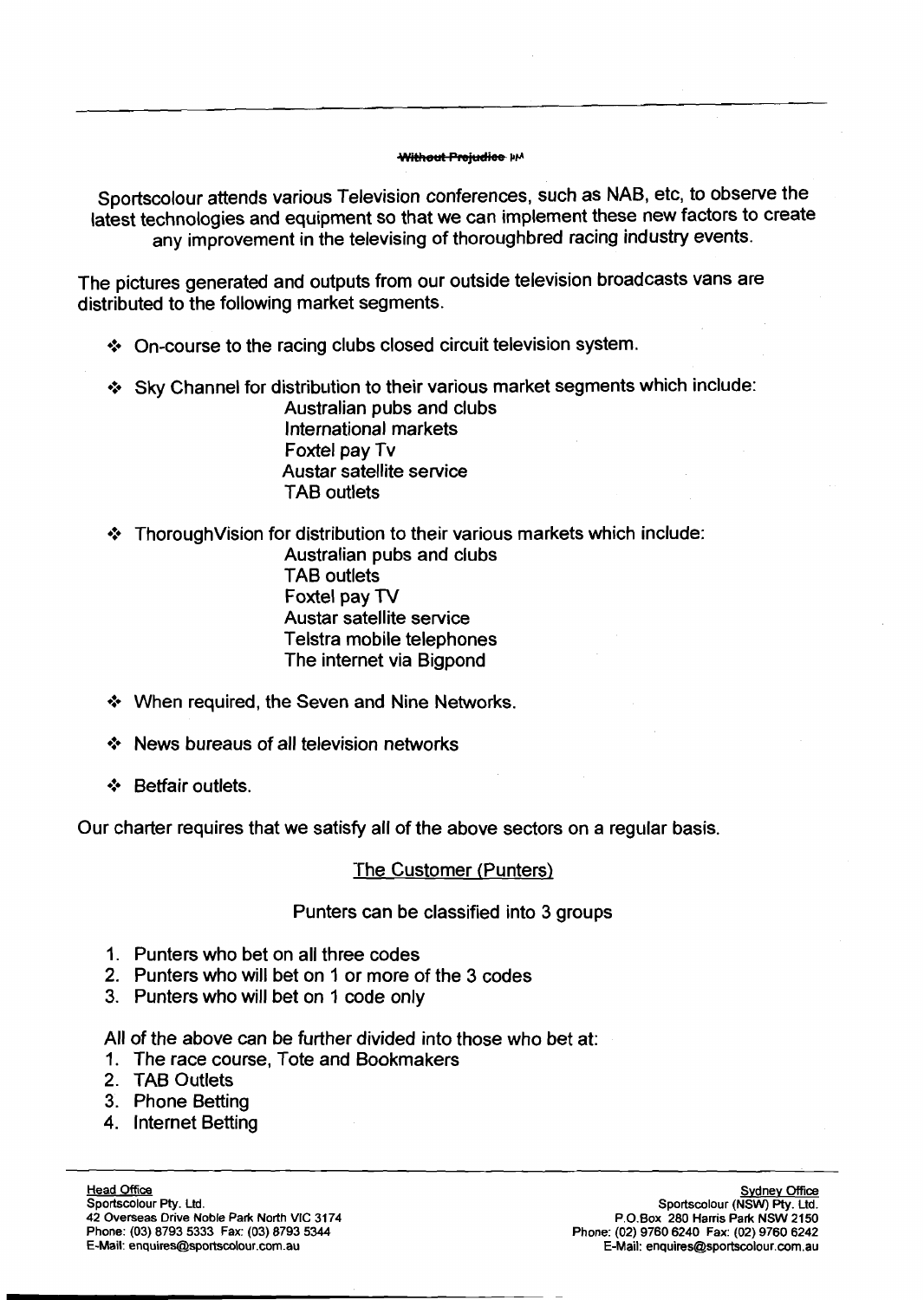Without Projudice H.M.

- 5. Mobile Phones
- 6. Austar
- 7. Betfair

All of the above outlets viability depend on their customers being able to access television coverage of the event they wish to invest on. It is a proven fact that people will bet more if they can see the race picture than if they cannot. The split picture proved this. TAB turnover dropped dramatically while that was on.

A new and important class of punter is getting larger. The population of Australia is aging rapidly and more people are retiring. This class of punter does not go to the racecourse or the TAB outlets but prefers to stay in the comfort of their own home and bet on a TAB phone account and watch the races on television. Depending on what class of punter he is, he can access WN or Sky pictures. If he wants a complete informative coverage of thoroughbred racing, he watches TVN and only watches Sky if he wants to bet on Harness racing or Greyhound racing. Of the 3 codes racehorse punters are the largest group and Victoria and NSW are the jewels in the crown of horse racing so he mainly watches TVN.

## **TVN**

The Victorian metropolitan clubs, Country Racing Victoria and the two NSW metropolitan clubs conceived and created TVN as a rights management company in an effort to gain leverage from intellectual property that vests within their industry including television rights.

Their vision also covered the development of a television platform to showcase thoroughbred horse racing and all its derivatives. It would also provide more information to the punter on previous performances of runners as well as up to-date information from the track. This information is provided in the hope it will assist the punter to pick a winner. This platform was also designed to provide points of interest and news from the track creating an ambience and feeling that you are immersed in the event.

TVN introduced to the public and punter remote from the track, full betting information, interviews with trainers and jockeys and steward's, race replays from approximately three different views, protest hearings from the steward's room to name but a few. All this was most welcome to the punters and public alike, the addition of a complete racing service hosted by racing expert commentators added to the desired information and again assisted the public and the punter to pick a winner and thereby stimulates betting turnover with its many benefits to all concerned.

This complete all encompassing service is also designed to attract and create an interest for the non racing enthusiast by bringing the colour of racing to their clubs and lounge rooms.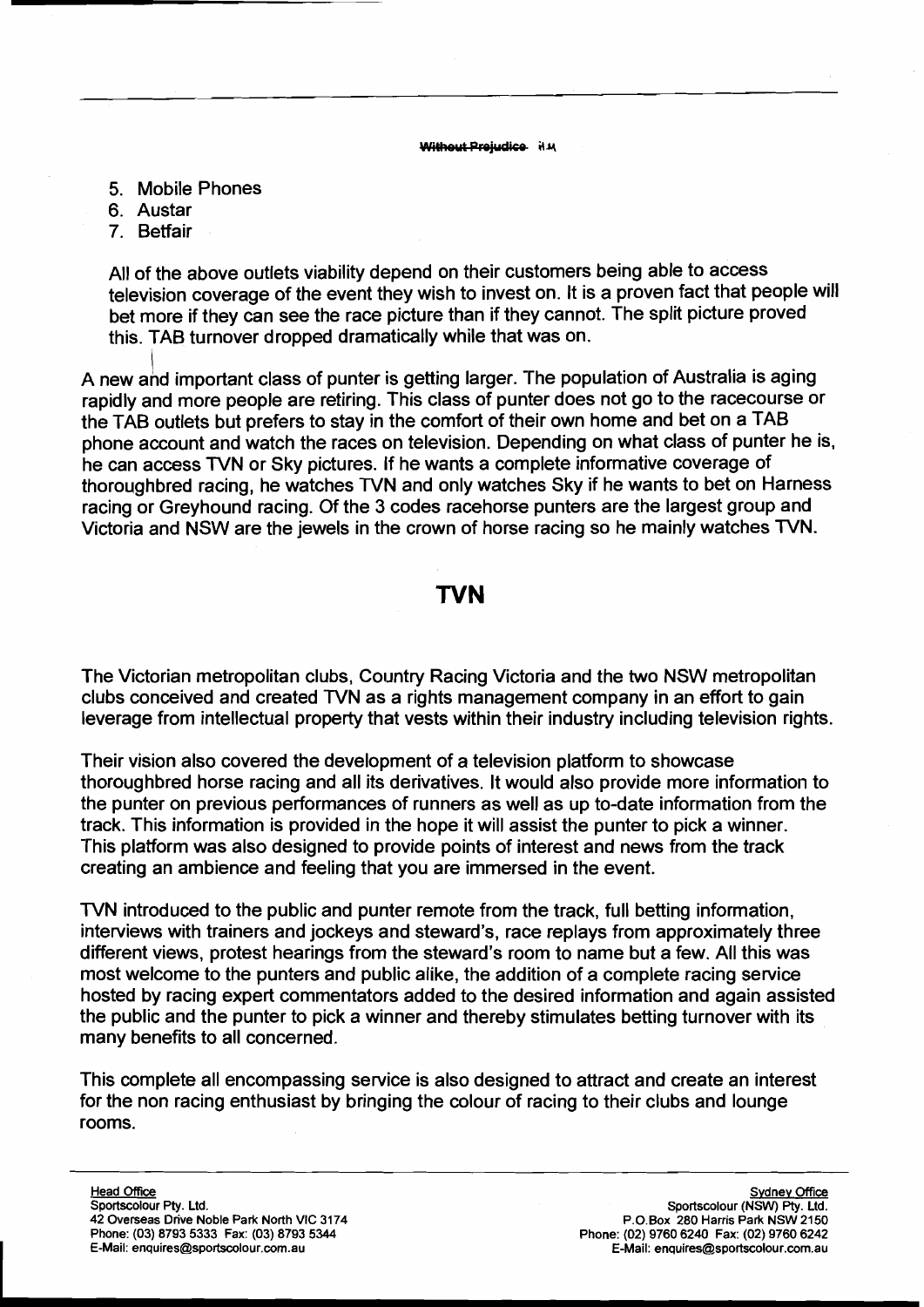#### Without Prejudice Hm

We believe every club has the right to have a say in its destiny and further their financial viability, we believe TVN is assisting in helping them achieve this goal.

## Tabcorp

The commissions paid by Tabcorp are the life blood of the three racing codes. They could not be as viable without the finance provided by it. It enables the whole industry to flourish by providing finance for, stake money, new infrastructure, updating of existing facilities, workcover adherence, insurance control, publicity etc. The list could go on and on. The greater the TAB turnover the higher the commissions paid to the clubs and the more viable they become.

## Sky Channel (Wall to Wall Television)

Sky provides televising of harness racing, greyhound racing and horse racing. It provides totalilator betting figures and the coverage of races only from these venues.

It is constrained by time restrictions to provide any more desired information i.e. Race 6 from Flemington has just finished now we are going to Dapto Dogs or Kilmore trots and correct weight has not been signalled from race 6 at Flemington or a protest announced etc.

It does provide a limited service to followers of each of the three racing codes and also provides the telecasts to overseas countries and brings in racing pictures from Hong Kong, Singapore etc. or major overseas racing events.

Sky showcases Australian thoroughbred racing to the rest of the world and also shows different life styles and views of Australia which could help overseas tourists want to visit Australia. Sky Channel is a very valuable service to the three racing codes and creates publicity for Australia.

## The Future

The present analogue system of television propagation is mooted to be switched off in the year 2008. New systems of digital 16 x 9 aspect ratio or high definition technology will prevail or a combination of both will be implemented.

Television viewers who can see high definition pictures will not accept any inferior system as the difference in quality is astounding.

Australians love new technology and the proliferation of mobile phones, plasma and LCD television receivers, small TV cameras, DVDs, tapes etc. is becoming more desirable. You cannot stop the march of new and better technology.

At any of the overseas conferences that we attend in which the latest TV equipment is displayed, it is all high definition capable.

No one in the television industry buys any cameras, OB vans, vision switches, monitors etc unless they are capable of generating and displaying high definition pictures. Although the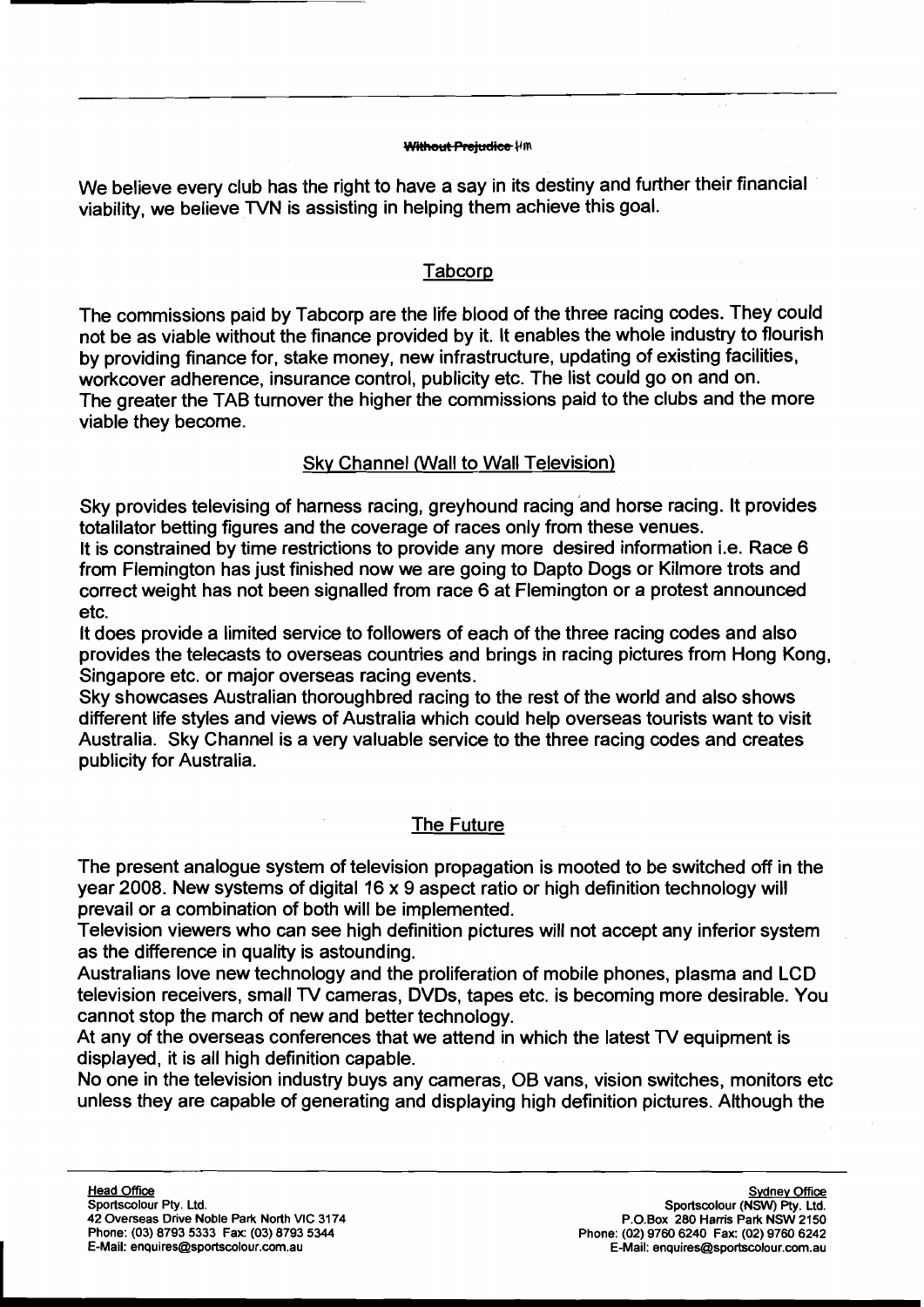#### Without Prejudice AM

initial high prices have come down, it is still a very expensive exercise. It needs high capital investment to achieve the procurement of these new technologies.

The racing industry must recognise this happening and budget for the implementation of this new technology.

The present wiring installed at these venues will not carry high definition pictures and the present installed monitors cannot display high definition pictures. These clubs will have to face a significant capital investment.

This will only be possible if the TAB can continue to provide adequate finance to the industry and that is another reason for all the parties to co-operate.

### **Competition**

The ACCC seems to think there is a lack of competition between the parties concerned in the resolution of the MOU.

In my opinion, this is not correct because there is a complete difference in what they provide to separate sections of the punting fraternity. Sky is wall to wall TV service with limited information whilst TVN does a complete informative service of thoroughbred racing to the punter and provides extra facilities to enhance the coverage and give different views etc. NN pays for extra facilities to achieve this, Sky does not. The beneficiary of both these facilities is Tabcorp i.e. the greater coverage the bigger the turnover and the greater the commission to the clubs. It is not the same picture or service.

As TVN seeks people to sign up to them for their service, they are in competition with Sky, Foxtel, etc. Pubs and clubs may prefer to have TVN in their premises instead of Sky or to have both. They now have a choice, before the development of TVN, they did not.

# **If the MOU did not come into effect.**

The racing industry is believed to be the third largest industry in Australia and many thousand of people depend on the viability of this industry for their livelihood.

Additionally a great number of small and large businesses rely on the racing industry for their profitability and the ability to provide on-going employment. The State and Federal governments are also beneficiaries through general taxation and GST revenues created by this sector.

The spin off of these bodies is enormous and comparable to the building industry; the diversity of the benefits created by the three racing codes forms a vital part of the national economy. Anything that affects this in financial terms could be a national disaster.

If you do not accede to their reasonable requests we will go back to a split vision service with all its known shortfalls. Legal litigation between the applicants could be resurrected with all its financial costs and with that situation the only winners are the lawyers. Not to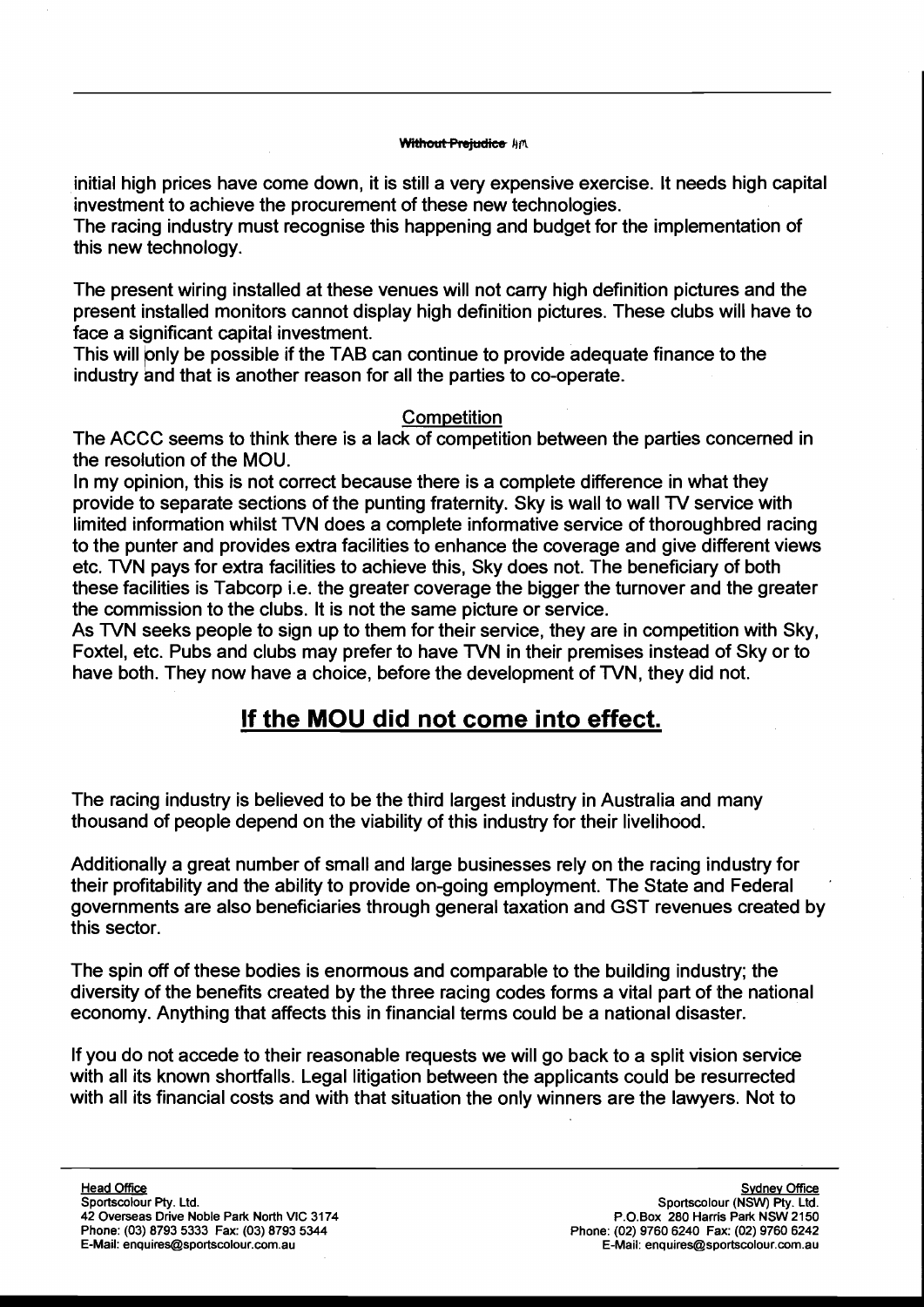#### **Without Prejudice MM**

grant approval for the MOU could be disastrous for all concerned and a complete retrograde step.

In granting approval for the MOU to proceed will benefit the public and all concerned. It also overrides any slight concern the ACCC may have in the small reaction to aspects related to competition. Co-operation not confrontation for the mutual benefit of all concerned is paramount.

Any further information you may require will be supplied at your request,

Yours faithfully

Eric J Ross *Jour of V* Managing Director ~po&c& ..